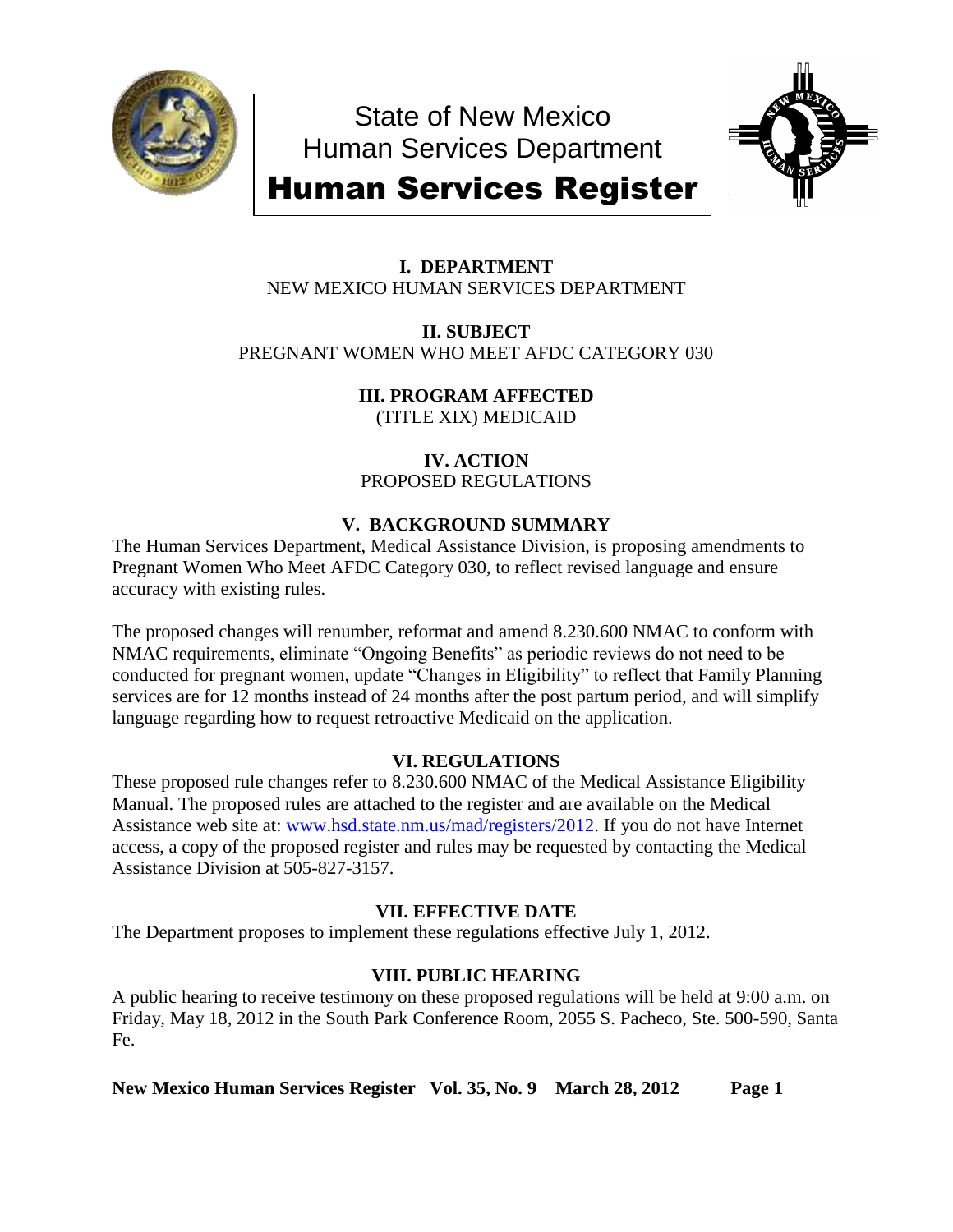If you are a person with a disability and you require this information in an alternative format or require a special accommodation to participate in the public hearing, please contact the Division toll free at 1-888-997-2583 and ask for extension 7-3156. In Santa Fe call 827-3156. The Department's TDD system may be accessed toll-free at 1-800-659-8331 or in Santa Fe by calling 827-3184. The Department requests at least ten (10) days advance notice to provide requested alternative formats and special accommodations.

Copies of all comments will be made available by the Medical Assistance Division upon request by providing copies directly to a requestor or by making them available on the MAD website or at a location within the county of the requestor.

#### **IX. ADDRESS**

Interested persons may address written or recorded comments to:

Sidonie Squier., Secretary Human Services Department P.O. Box 2348 Santa Fe, New Mexico 87504-2348

These comments must be received no later than 5:00 p.m. on May 18, 2012. Written and recorded comments will be given the same consideration as oral comments made at the public hearing. Interested persons may also address comments via electronic mail to: [barbara.watkins@state.nm.us.](mailto:barbara.watkins@state.nm.us)

#### **X. PUBLICATIONS**

Publication of these regulations approved by:

SIDONIE SQUIER, SECRETARY HUMAN SERVICES DEPARTMENT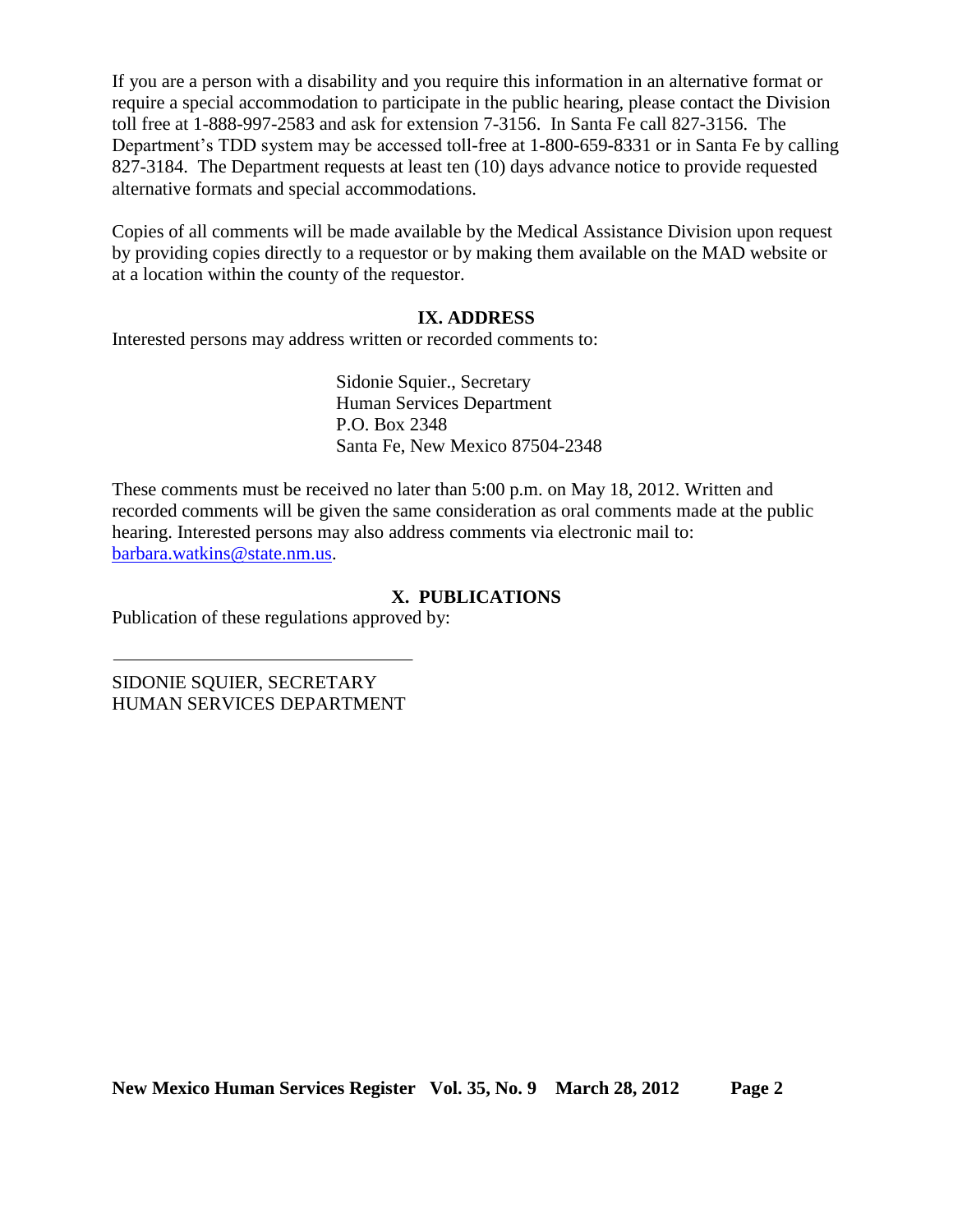#### **MAD-MR: MEDICAID ELIGIBILITY – PREGNANT WOMEN WHO MEET EFF: Proposed AFDC CATEGORY 030 BENEFIT DESCRIPTION**

#### **TITLE 8 SOCIAL SERVICES CHAPTER 230 MEDICAID ELIGIBILITY - PREGNANT WOMEN WHO MEET AFDC (CATEGORY 030) PART 600 BENEFIT DESCRIPTION**

This is an amendment to 8.230.600 NMAC, Sections 1, 3, 5, 6 and 10 -14, effective July 1, 2012. This rule was also renumbered and reformatted from 8 NMAC 4.PWN.000 and 8 NMAC 4.PWN.600 to comply with NMAC requirements.

**8.230.600.1 ISSUING AGENCY:** New Mexico Human Services Department (HSD). [2/1/95; 8.230.600.1 NMAC - Rn, 8 NMAC 4.PWN.000.1; A, 7/1/12]

**8.230.600.2 SCOPE:** The rule applies to the general public. [2/1/95; 8.230.600.2 NMAC - Rn, 8 NMAC 4.PWN.000.2, 7/1/12]

**8.230.600.3 STATUTORY AUTHORITY:** The New Mexico medicaid program is administered pursuant to regulations promulgated by the federal department of health and human Services under Title XIX of the Social Security Act, as amended and by the state human services department pursuant to state statute. See Section 27-2-12 et seq. NMSA 1978 [(Repl. Pamp. 1991)].

[2/1/95; 8.230.600.3 NMAC - Rn, 8 NMAC 4.PWN.000.3; A, 7/1/12]

**8.230.600.4 DURATION:** Permanent

[2/1/95; 8.230.600.4 NMAC - Rn, 8 NMAC 4.PWN.000.4, 7/1/12]

**8.230.600.5 EFFECTIVE DATE:** February 1, 1995 unless a later date is cited at the end of a section. [2/1/95; 8.230.600.5 NMAC - Rn, 8 NMAC 4.PWN.000.5; A, 7/1/12]

**8.230.600.6 OBJECTIVE:** The objective of [these regulations] this rule is to provide eligibility policy and procedures for the medicaid program. [2/1/95; 8.230.600.6 NMAC - Rn, 8 NMAC 4.PWN.000.6; A, 7/1/12]

**8.230.600.7 DEFINITIONS:** [RESERVED]

**8.230.600.8** [RESERVED]

**8.230.600.9 BENEFIT DESCRIPTION:** An applicant/recipient eligible for medicaid under this category can receive the full range of medicaid-covered services. [2/1/95; 8.230.600.9 NMAC - Rn, 8 NMAC 4.PWN.600, 7/1/12]

**8.230.600.10 BENEFIT DETERMINATION:** Eligibility for the application month and for each month between the application month and the month of approval must be determined in its own right. A signed application must be submitted to the income support [specialist (ISS)] division (ISD) office before eligibility can be determined.

A. **Processing time limit:** All applications must be processed within [forty-five (45)] 45 days from the date of application. The time limit begins on the day the signed application is received.

B. Applications must be acted upon and notice of approval, denial or delay sent out within the required time limit: [The ISS explains the time limit and that the] the applicant will be explained the time limit and may request an administrative hearing if the application pends longer than the time limit allows. [2/1/95; 8.230.600.10 NMAC - Rn, 8 NMAC 4.PWN.620; A, 7/1/12]

**8.230.600.11 INITIAL BENEFITS:** Notices of eligibility determinations are automatically generated and mailed to applicants/recipients.

A. **Move during eligibility determination:** If an applicant moves to another county while the eligibility determination is pending, the county <del>[income support division</del>] ISD office in which the application was originally registered transfers the case to the new responsible ISD office.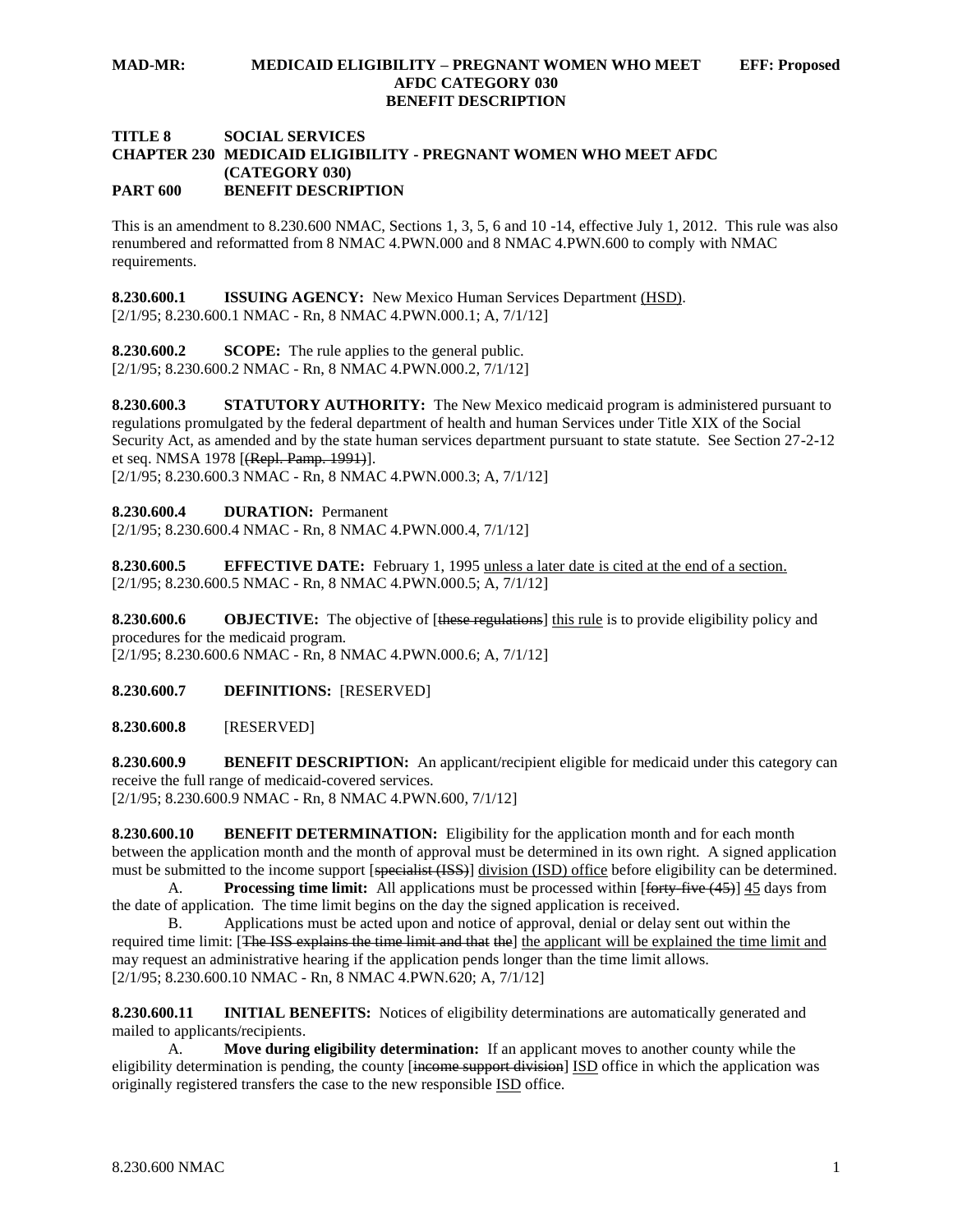B. **Delays in eligibility determination:** If an eligibility determination is not made within the time limit, the applicant is notified in writing of the reason for the delay. This notice also informs the applicant/recipient of the right to request an administrative hearing.

[2/1/95; 8.230.600.11 NMAC - Rn, 8 NMAC 4.PWN.623; A, 7/1/12]

**8.230.600.12 [ONGOING BENEFITS:** Periodic reviews are conducted on a yearly basis.] [RESERVED] [2/1/95; 8.230.600.12 NMAC - Rn, 8 NMAC 4.PWN.624; A, 7/1/12]

**8.230.600.13 RETROACTIVE BENEFIT COVERAGE:** Up to three [(3)] months of retroactive medicaid coverage can be [<del>furnished</del>] provided to applicants who have received medicaid-covered services during the retroactive period and would have met applicable eligibility criteria had they applied during the three  $\overline{+}(3)$  months prior to the month of application [42 CFR Section 435.914].

A. **Application for retroactive benefit coverage:** Applications for retroactive coverage can be submitted even after a pregnancy ends. If the mother was not eligible for and receiving medicaid at the time of delivery or when the pregnancy terminated, retroactive coverage for category 030 can only be extended through the month the pregnancy ended. Application for retroactive medicaid can be made by [checking "yes" in the "application for retroactive medicaid payments" box on the application/redetermination of eligibility for medicaid assistance (MAD 381) form or by checking "yes" to the question "does anyone in your household have unpaid medical expenses in the last three (3) months?" on the application for assistance ISD 100 S form] indicating the existence of unpaid medical expenses in the three months prior to the month of application on the application form. Applications for retroactive medicaid benefits must be made by 180 days from the date of application for assistance. Medicaid-covered services which were furnished more than two  $[\frac{2}{2}]$  years prior to application are not covered.

B. **Approval requirements:** To establish retroactive eligibility, the [ISS] caseworker must verify that all conditions of eligibility were met for each of the three  $[$ (3)] retroactive months  $[$ and that] in which the applicant received medicaid-covered services. Each month must be approved or denied on its own merits. Retroactive eligibility can be approved on either the [<del>ISD2</del>] ISD eligibility system (for categories programmed on that system) or on the retroactive medicaid eligibility authorization [ISD] MAD 333 form.

C. **Notice:**

(1) **Notice to applicant:** The applicant must be informed if any of the retroactive months are denied.

 (2) **Recipient responsibility to notify provider:** After the retroactive eligibility has been established, the [ISS] caseworker must notify the recipient that he/she is responsible for informing all providers with outstanding bills of the retroactive eligibility determination. If the recipient does not inform all providers and furnish verification of eligibility which can be used for billing and the provider consequently does not submit the billing within 120 days from the date of approval of retroactive coverage, the recipient is responsible for payment of the bill.

[2/1/95; 8.230.600.13 NMAC - Rn, 8 NMAC 4.PWN.625; A, 7/1/12]

**8.230.600.14 CHANGES IN ELIGIBILITY:** If a pregnant woman who is eligible for medicaid under category 030 loses eligibility because of a change in family income, she automatically remains eligible for medicaid under category 035, pregnancy related services [and/or] or family planning services, without a new application. The pregnancy related services only remain effective for the two  $[\frac{2}{2}]$  months following the month in which the child is born or the pregnancy ends. Coverage is limited to pregnancy related services only. The family planning services for [24] 12 months remain effective subsequent to the two month post-partum period. [2/1/95, 6/30/98; 8.230.600.14 NMAC - Rn, 8 NMAC 4.PWN.630; A, 7/1/12]

#### **HISTORY OF 8.230.600 NMAC:**

Pre-NMAC History: The material in this part was derived from that previously filed with the State Records Center. ISD 290.1000, Medical Assistance for Woman and Children, filed 11/13/84.

ISD FA 830, Medical Assistance for Woman and Children and AFDC Related Groups, filed 2/10/88.

MAD Rule 830, Medical Assistance for Women and Children and AFDC - Related Groups, filed 8/11/88.

MAD Rule 830, Medical Assistance for Women and Children and AFDC - Related Groups; filed 9/8/88.

MAD Rule 830, Medical Assistance for Women and Children and AFDC - Related Groups; filed 9/30/88.

MAD Rule 830, Medical Assistance for Women and Children and AFDC - Related Groups; filed 12/1/88.

MAD Rule 830, Medical Assistance for Women and Children and AFDC - Related Groups; filed 3/31/89. MAD Rule 830, Medical Assistance for Women and Children and AFDC - Related Groups; filed 6/8/89.